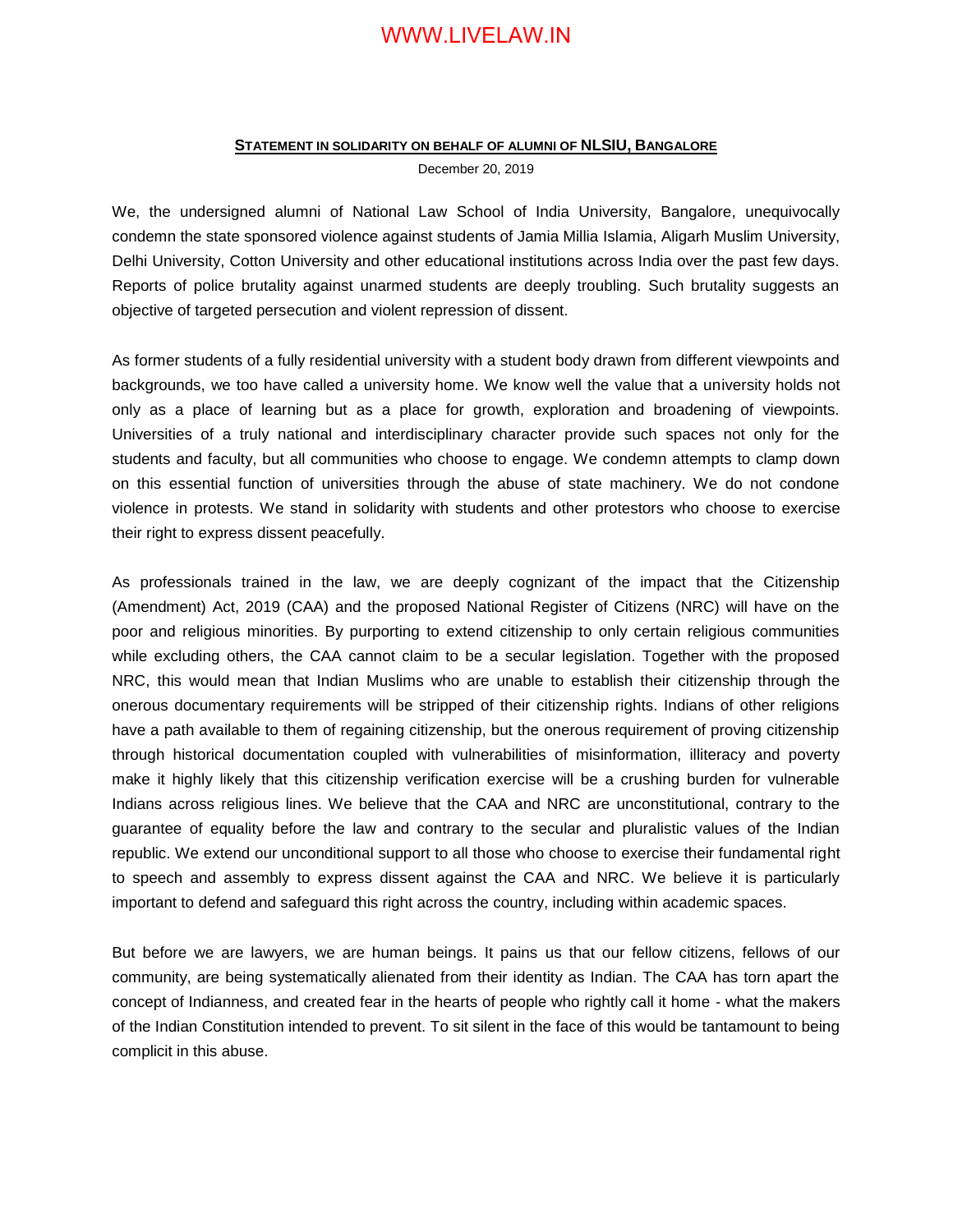It is imperative in the light of present events that the Constitution is preserved and upheld. Political fencesitting and toeing safety lines by not speaking truth to power is unacceptable. There are few who may yet stand in the way of a breakdown of India's secular fabric. It is imperative that they do. The CAA and the proposed NRC are unconstitutional and run afoul of the ethos of the Constitution and the tenets on which this nation was built. We demand:

- (i) Repeal of the Citizenship (Amendment) Act 2019 and withdrawal of the proposed National Register of Citizens;
- (ii) Withdrawal of all police and paramilitary forces from university campuses;
- (iii) Independent inquiry and accountability of police and paramilitary officials involved in the crackdown on university campuses including JMI, AMU, DU, Cotton University and others, and those under whose command the crackdowns took place;
- (iv) Co-operation of all university administrations in securing spaces for their students to exercise their fundamental rights; and
- (v) Withdrawal of all prohibitory orders under Section 144 of the Code of Criminal Procedure to ensure that the fundamental right to dissent is respected and protected.

Signed by,

| SI. No. | <b>Name</b>          | <b>Batch &amp; Course</b> | SI. No. | <b>Name</b>        | <b>Batch &amp; Course</b> |
|---------|----------------------|---------------------------|---------|--------------------|---------------------------|
|         |                      |                           |         |                    |                           |
| 1.      | Shrishti Singh       | 2015, B.A., LL.B. (Hons.) | 2.      | Navin Syiem        | 2000, B.A., LL.B. (Hons.) |
| 3.      | Atulaa Krishnamurthy | 2016, B.A., LL.B. (Hons.) | 4.      | Priyanka Roy       | 2000, B.A., LL.B. (Hons.) |
| 5.      | Aniruddha Basu       | 2015, B.A., LL.B. (Hons.) | 6.      | Gaurav Bery        | 1999, B.A., LL.B. (Hons.) |
| 7.      | Swaroop Mamidipudi   | 2007, B.A., LL.B. (Hons.) | 8.      | Vasvi Agrawal      | 2015, B.A., LL.B. (Hons.) |
| 9.      | Srikanth Mantravadi  | 2015, B.A., LL.B. (Hons.) | 10.     | Jnanesh Kodical    | 2000, B.A., LL.B. (Hons.) |
| 11.     | Manasa Sundarraman   | 2015, B.A., LL.B. (Hons.) | 12.     | Dattathreya        | 1997, B.A., LL.B. (Hons.) |
| 13.     | Ridhi Nyati          | 2013, B.A., LL.B. (Hons.) | 14.     | Rajshekhar Rao     | 1999, B.A., LL.B. (Hons.) |
| 15.     | Pallavi Panigrahu    | 2017, B.A., LL.B. (Hons.) | 16.     | Vasuman Khandelwal | 2014, B.A., LL.B. (Hons.) |
| 17.     | Deepthi Rajeev       | 2014, B.A., LL.B. (Hons.) | 18.     | Soumobroto Ganguly | 1996, B.A., LL.B. (Hons.) |
| 19.     | Gunjan Jena          | 2015, B.A., LL.B. (Hons.) | 20.     | Amrita Sinha       | 2011, B.A., LL.B. (Hons.) |
| 21.     | Mrinalini Shinde     | 2015, B.A., LL.B. (Hons.) | 22.     | Padmaja Menon      | 1997, B.A., LL.B. (Hons.) |
| 23.     | Vineetha Mg          | 1998, B.A., LL.B. (Hons.) | 24.     | Ambika Singh       | 2006, B.A., LL.B. (Hons.) |
| 25.     | Shambhavi Pandey     | 2018, B.A., LL.B. (Hons.) | 26.     | Yaman Verma        | 2010, B.A., LL.B. (Hons.) |
| 27.     | Shreya Kundu         | 2016, B.A., LL.B. (Hons.) | 28.     | Suswagata Roy      | 2013, B.A., LL.B. (Hons.) |
| 29.     | Dhruva Gandhi        | 2018, B.A., LL.B. (Hons.) | 30.     | Akshay Khanna      | 1999, B.A., LL.B. (Hons.) |
| 31.     | Pranav Mehta         | 2019, B.A., LL.B. (Hons.) | 32.     | Kavita Roy         | 1996, B.A., LL.B. (Hons.) |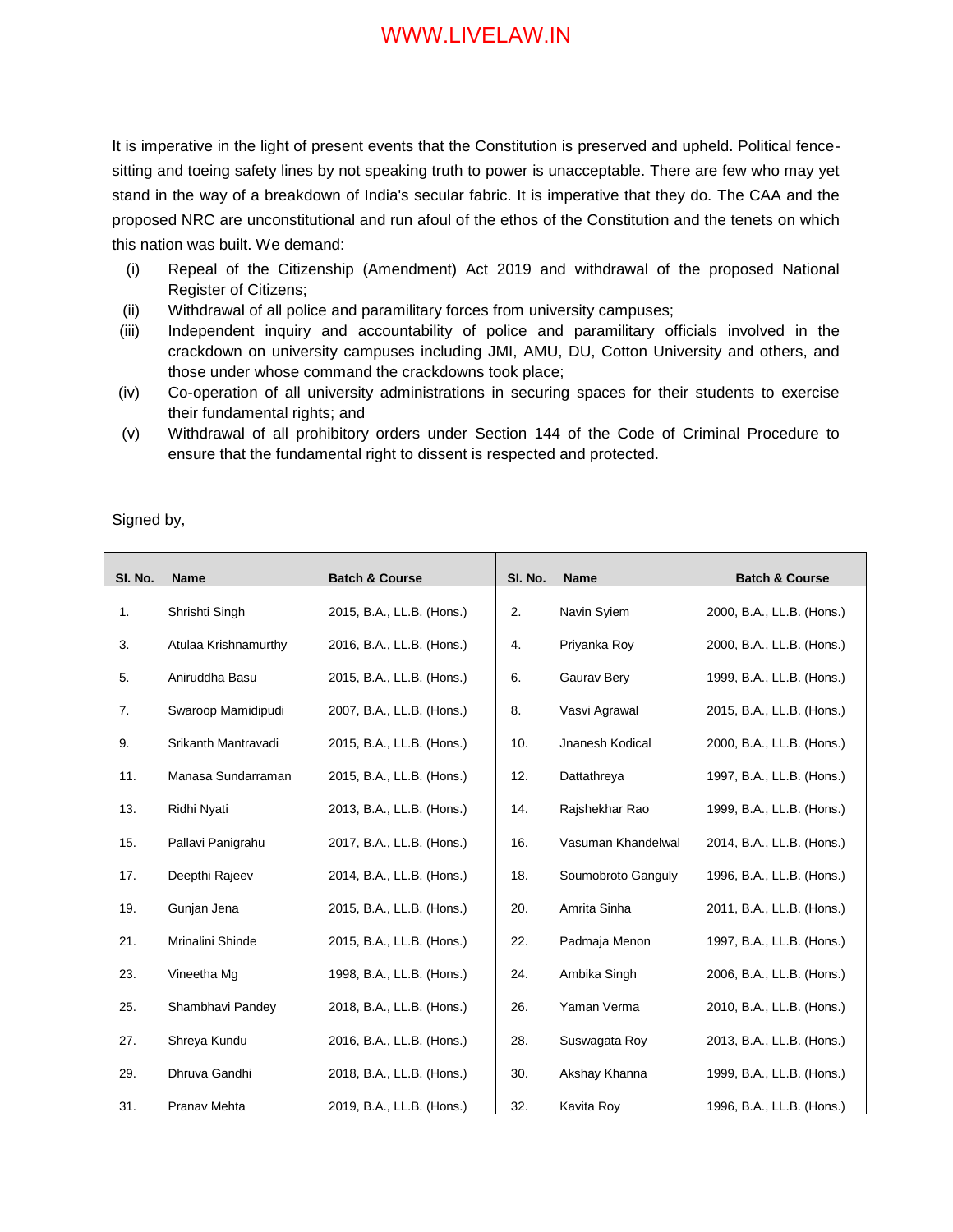| SI. No. | <b>Name</b>                | <b>Batch &amp; Course</b> | SI. No. | <b>Name</b>               | <b>Batch &amp; Course</b> |
|---------|----------------------------|---------------------------|---------|---------------------------|---------------------------|
| 33.     | Govind Naidu               | 2002, B.A., LL.B. (Hons.) | 34.     | Namrata<br>Ramachandran   | 2013, B.A., LL.B. (Hons.) |
| 35.     | Harsha Goel                | 2017, B.A., LL.B. (Hons.) | 36.     | Siddharth Nath            | 2014, B.A., LL.B. (Hons.) |
| 37.     | Shreya Jain                | 2014, B.A., LL.B. (Hons.) | 38.     | Prasad Shenoy             | 2013, B.A., LL.B. (Hons.) |
| 39.     | Aman Saxena                | 2018, B.A., LL.B. (Hons.) | 40.     | Tanmay                    | 2016, B.A., LL.B. (Hons.) |
| 41.     | Chetna Kumar               | 2014, B.A., LL.B. (Hons.) | 42.     | Parth Singh               | 2016, B.A., LL.B. (Hons.) |
| 43.     | Jinal Dadiya               | 2015, B.A., LL.B. (Hons.) | 44.     | Neeti Jain                | 2006, B.A., LL.B. (Hons.) |
| 45.     | Akshay Sharma              | 2013, B.A., LL.B. (Hons.) | 46.     | Ekta Bahl                 | 1997, B.A., LL.B. (Hons.) |
| 47.     | Shubham Jain               | 2018, B.A., LL.B. (Hons.) | 48.     | Shaileja Verma            | 2019, B.A., LL.B. (Hons.) |
| 49.     | Fajr Dar                   | 2014, B.A., LL.B. (Hons.) | 50.     | Pritha Srikumar Iyer      | 2005, B.A., LL.B. (Hons.) |
| 51.     | Sounak Sarkar              | 2013, B.A., LL.B. (Hons.) | 52.     | Rickden Bhutia            | 2019, B.A., LL.B. (Hons.) |
| 53.     | Rachel Chenchiah           | 2011, B.A., LL.B. (Hons.) | 54.     | Rachael Israel            | 2006, B.A., LL.B. (Hons.) |
| 55.     | Spadika Jayaraj            | 2016, B.A., LL.B. (Hons.) | 56.     | Deepanshi Ahlawat         | 2018, B.A., LL.B. (Hons.) |
| 57.     | Nischal Reddy              | 2007, B.A., LL.B. (Hons.) | 58.     | Pooja 3inha               | 2000, B.A., LL.B. (Hons.) |
| 59.     | Siddhartha George          | 2004, B.A., LL.B. (Hons.) | 60.     | Arun Sagar                | 2005, B.A., LL.B. (Hons.) |
| 61.     | Deepak Sridhar             | 2011, B.A., LL.B. (Hons.) | 62.     | KV Krishnaprasad          | 2012, B.A., LL.B. (Hons.) |
| 63.     | Sharvari Kothawade         | 2019, B.A., LL.B. (Hons.) | 64.     | Abhishek Nath Tripathi    | 2004, B.A., LL.B. (Hons.) |
| 65.     | Vandana Pai                | 2003, B.A., LL.B. (Hons.) | 66.     | Liz Mathew                | 2002, B.A., LL.B. (Hons.) |
| 67.     | Divya<br>Venkatavaraghavan | 2006, B.A., LL.B. (Hons.) | 68.     | Veena Krishnan            | 1999, B.A., LL.B. (Hons.) |
| 69.     | Anwesha Bhuyan             | 2011, B.A., LL.B. (Hons.) | 70.     | Parul Kumar               | 2009, B.A., LL.B. (Hons.) |
| 71.     | Arjun Sheoran              | 2011, B.A., LL.B. (Hons.) | 72.     | Shweta Kumar              | 2012, B.A., LL.B. (Hons.) |
| 73.     | Arun Sri Kumar             | 2007, B.A., LL.B. (Hons.) | 74.     | Karan Lahiri              | 2009, B.A., LL.B. (Hons.) |
| 75.     | Pranjal Singh              | 2014, B.A., LL.B. (Hons.) | 76.     | Julie Buragohain          | 1999, B.A., LL.B. (Hons.) |
| 77.     | Chhungbiaklun              | 2007, B.A., LL.B. (Hons.) | 78.     | Sonia Shad                | 2018, B.A., LL.B. (Hons.) |
| 79.     | Nidhisha Philip            | 2013, B.A., LL.B. (Hons.) | 80.     | Meera Chature<br>Sankhari | 2001, B.A., LL.B. (Hons.) |
| 81.     | Badri                      | 2013, B.A., LL.B. (Hons.) | 82.     | Namita Wahi               | 2004, B.A., LL.B. (Hons.) |
| 83.     | Aditya Verma               | 2009, B.A., LL.B. (Hons.) | 84.     | Premashree Satyarup       | 2007, B.A., LL.B. (Hons.) |
| 85.     | Vishnu Jerome              | 2003, B.A., LL.B. (Hons.) | 86.     | Anil Sebastian Pulickel   | 2015, B.A., LL.B. (Hons.) |
| 87.     | Saurav Samaddar            | 2011, B.A., LL.B. (Hons.) | 88.     | Tarunabh Khaitan          | 2004, B.A., LL.B. (Hons.) |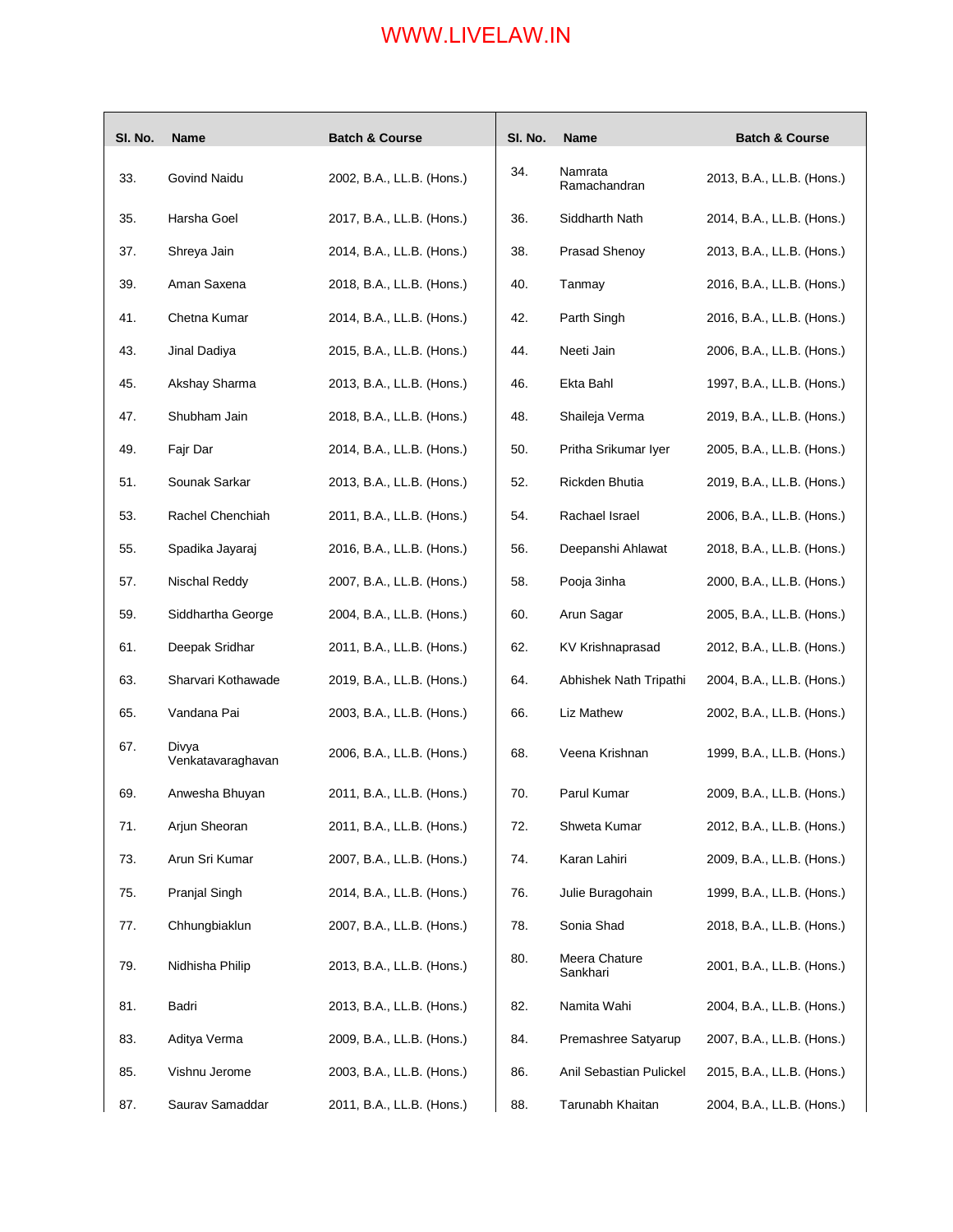| SI. No. | Name                  | <b>Batch &amp; Course</b> | SI. No. | Name                      | <b>Batch &amp; Course</b> |
|---------|-----------------------|---------------------------|---------|---------------------------|---------------------------|
| 89.     | Sukruta A Chimalker   | 2011, B.A., LL.B. (Hons.) | 90.     | Arjun Rajgopal            | 2007, B.A., LL.B. (Hons.) |
| 91.     | Sindhu Sivakumar      | 2009, B.A., LL.B. (Hons.) | 92.     | Kamya Rajagopal           | 2007, B.A., LL.B. (Hons.) |
| 93.     | Shruti Viswanathan    | 2010, B.A., LL.B. (Hons.) | 94.     | Neha Sachdev Munjral      | 2007, B.A., LL.B. (Hons.) |
| 95.     | Gaurav Bhawanani      | 2018, B.A., LL.B. (Hons.) | 96.     | Sulabh Rewari             | 2007, B.A., LL.B. (Hons.) |
| 97.     | Siddharth Anand       | 2014, B.A., LL.B. (Hons.) | 98.     | Sujata Kukreja            | 2017, B.A., LL.B. (Hons.) |
| 99.     | Shruti Aji Murali     | 2011, B.A., LL.B. (Hons.) | 100.    | Mansi Sood                | 2015, B.A., LL.B. (Hons.) |
| 101.    | Anita Srinivasan      | 2015, B.A., LL.B. (Hons.) | 102.    | Paroma Mitra              | 2914, B.A., LL.B. (Hons.) |
| 103.    | Subhankar Pasalapudi  | 2016, B.A., LL.B. (Hons.) | 104.    | Apurva Jayant             | 2007, B.A., LL.B. (Hons.) |
| 105.    | Nandhivarman S        | 2009, B.A., LL.B. (Hons.) | 106.    | Rohini Kharkar            | 2009, B.A., LL.B. (Hons.) |
| 107.    | Pragya Vats           | 2015, B.A., LL.B. (Hons.) | 108.    | Sugandha                  | 2007, B.A., LL.B. (Hons.) |
| 109.    | Jahnavi Sindhu        | 2015, B.A., LL.B. (Hons.) | 110.    | Aparna Kumar              | 1999, B.A., LL.B. (Hons.) |
| 111.    | Palinival Raj         | 2009, B.A., LL.B. (Hons.) | 112.    | Siddharth S Aatreya       | 2019, B.A., LL.B. (Hons.) |
| 113.    | Shashank Reddy        | 2015, B.A., LL.B. (Hons.) | 114.    | Aishwarya Nair            | 1998, B.A., LL.B. (Hons.) |
| 115.    | Misha Chandna         | 2016, B.A., LL.B. (Hons.) | 116.    | Chandralekha Ghosh        | 2007, B.A., LL.B. (Hons.) |
| 117.    | Dhruv Nath            | 2009, B.A., LL.B. (Hons.) | 118.    | Vikram Raghavan           | 1997, B.A., LL.B. (Hons.) |
| 119.    | Samiksha Godiyal      | 2010, B.A., LL.B. (Hons.) | 120.    | Pallavi Meena             | 2007, B.A., LL.B. (Hons.) |
| 121.    | Pushan                | 2015, B.A., LL.B. (Hons.) | 122.    | Niharika Rao              | 2012, B.A., LL.B. (Hons.) |
| 123.    | Ancha Venkata Samarth | 2019, B.A., LL.B. (Hons.) | 124.    | Tanya Aggarwal            | 2007, B.A., LL.B. (Hons.) |
| 125.    | Ramanand Mundkur      | 1994, B.A., LL.B. (Hons.) | 126.    | Lahar Appaiah             | 2001, B.A., LL.B. (Hons.) |
| 127.    | Radhika Goyal         | 2019, B.A., LL.B. (Hons.) | 128.    | Shubhra Tewari            | 2006, B.A., LL.B. (Hons.) |
| 129.    | Navneet Hrishikesan   | 1999, B.A., LL.B. (Hons.) | 130.    | Mathew Chandy             | 2001, B.A., LL.B. (Hons.) |
| 131.    | Aditya Kumar          | 2013, B.A., LL.B. (Hons.) | 132.    | Nishita Vasan             | 2012, B.A., LL.B. (Hons.) |
| 133.    | Shivam                | 2013, B.A., LL.B. (Hons.) | 134.    | Roshan<br>Balasubramanian | 2007, B.A., LL.B. (Hons.) |
| 135.    | Ritu Chandra          | 2013, B.A., LL.B. (Hons.) | 136.    | Shreya Aren               | 2012, B.A., LL.B. (Hons.) |
| 137.    | Shraddha Chigateri    | 1998, B.A., LL.B. (Hons.) | 138.    | Rahul Gulati              | 2001, B.A., LL.B. (Hons.) |
| 139.    | Tasneem Deo           | 2011, B.A., LL.B. (Hons.) | 140.    | Sujata Saraf              | 2000, B.A., LL.B. (Hons.) |
| 141.    | Ajay Patri            | 2015, B.A., LL.B. (Hons.) | 142.    | Raghenth Basant           | 2001, B.A., LL.B. (Hons.) |
| 143.    | Sahana Manjesh        | 2013, B.A., LL.B. (Hons.) | 144.    | Megha Mehta               | 2019, B.A., LL.B. (Hons.) |
| 145.    | Arun Binoy Mattamana  | 2013, B.A., LL.B. (Hons.) | 146.    | <b>Bipin Aspatwar</b>     | 2008, B.A., LL.B. (Hons.) |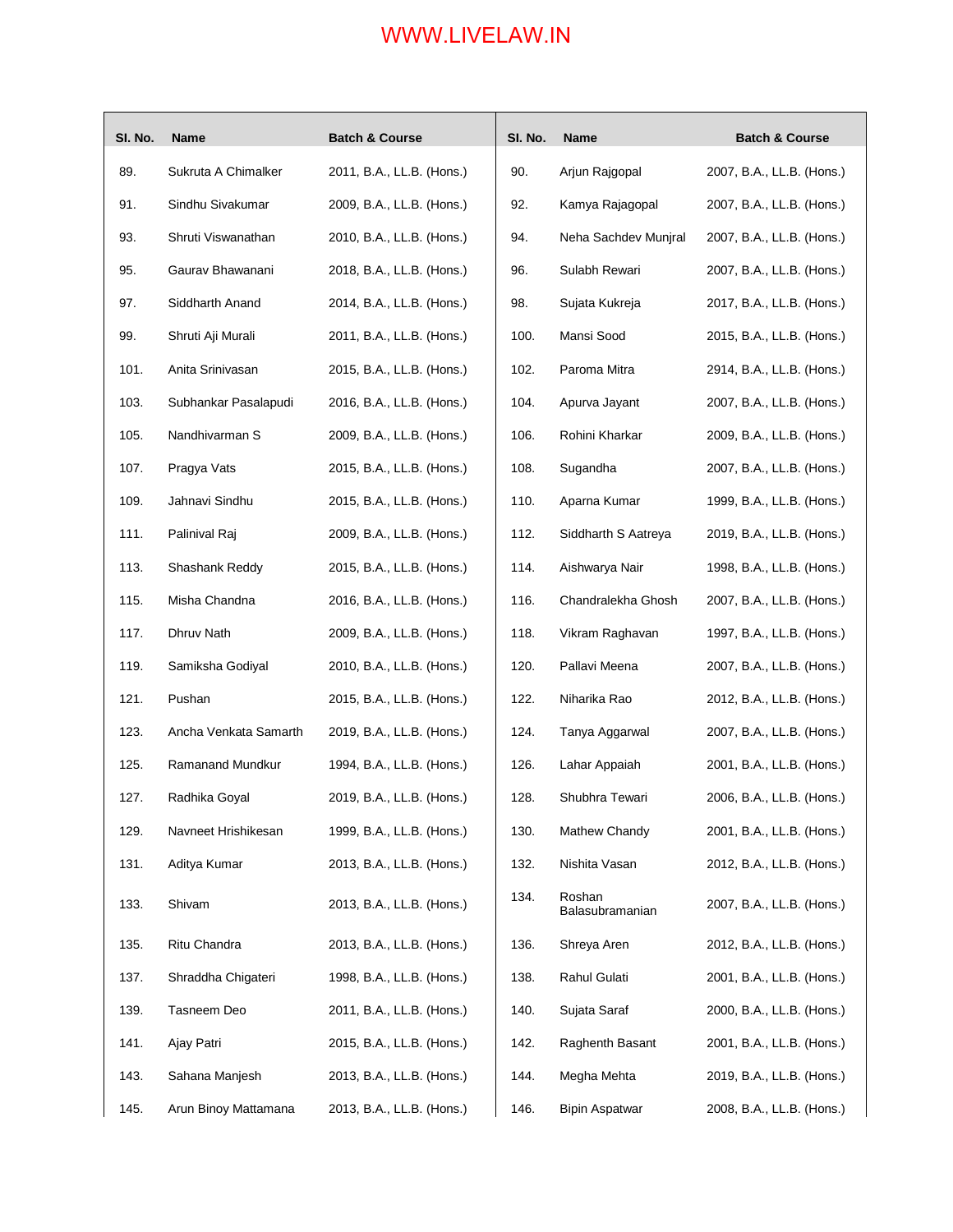| SI. No. | Name                | <b>Batch &amp; Course</b> | SI. No. | <b>Name</b>          | <b>Batch &amp; Course</b> |
|---------|---------------------|---------------------------|---------|----------------------|---------------------------|
| 147.    | Rahul Das           | 2013, B.A., LL.B. (Hons.) | 148.    | Tanvee Kanaujia      | 2019, B.A., LL.B. (Hons.) |
| 149.    | Maanav Kumar        | 2011, B.A., LL.B. (Hons.) | 150.    | Saransika Pandey     | 2016, B.A., LL.B. (Hons.) |
| 151.    | Megha Kaladharan    | 2012, B.A., LL.B. (Hons.) | 152.    | Ravneet Riar         | 2016, B.A., LL.B. (Hons.) |
| 153.    | Prashamsha Mainali  | 2019, B.A., LL.B. (Hons.) | 154.    | Apurva Shukla        | 2016, B.A., LL.B. (Hons.) |
| 155.    | Sanjay Bavikatte    | 1999, B.A., LL.B. (Hons.) | 156.    | Harsh Parashar       | 2008, B.A., LL.B. (Hons.) |
| 157.    | <b>Tanmay Singh</b> | 2013, B.A., LL.B. (Hons.) | 158.    | Sapna Khajuria       | 2000, B.A., LL.B. (Hons.) |
| 159.    | Ashwini Obulesh     | 2013, B.A., LL.B. (Hons.) | 160.    | Rahul Rao            | 2001, B.A., LL.B. (Hons.) |
| 161.    | Ashwin Shanker      | 2000, B.A., LL.B. (Hons.) | 162.    | Sapan Parekh         | 2016, B.A., LL.B. (Hons.) |
| 163.    | Kshitij Sharma      | 2019, B.A., LL.B. (Hons.) | 164.    | Priyanka Madan       | 2015, B.A., LL.B. (Hons.) |
| 165.    | Shreya Shree        | 2015, B.A., LL.B. (Hons.) | 166.    | Simran Sandhu        | 2017, B.A., LL.B. (Hons.) |
| 167.    | Rahoul Roy          | 1999, B.A., LL.B. (Hons.) | 168.    | Ashwini              | 2021, B.A., LL.B. (Hons.) |
| 169.    | Aditya Mehta        | 2018, B.A., LL.B. (Hons.) | 170.    | Asis Kumar Panda     | 2015, B.A., LL.B. (Hons.) |
| 171.    | Samhita Mehra       | 2017, B.A., LL.B. (Hons.) | 172.    | Rashmi Menezes       | 1997, B.A., LL.B. (Hons.) |
| 173.    | Akila Agrawal       | 1999, B.A., LL.B. (Hons.) | 174.    | Ashwin Mathew        | 1998, B.A., LL.B. (Hons.) |
| 175.    | Aathira Menon       | 2012, B.A., LL.B. (Hons.) | 176.    | Smriti Subramanian   | 2001, B.A., LL.B. (Hons.) |
| 177.    | Anupama Kumar       | 2013, B.A., LL.B. (Hons.) | 178.    | Bhavna Thakur        | 1998, B.A., LL.B. (Hons.) |
| 179.    | Uttara Gharpure     | 2009, B.A., LL.B. (Hons.) | 180.    | Dr. Ritumbra Manuvie | 2009, LL.M.               |
| 181.    | Varsha Srinivasan   | 2014, B.A., LL.B. (Hons.) | 182.    | Songja Engti Kathar  | 2016, MPP                 |
| 183.    | Yashasavi Datta     | 2013, B.A., LL.B. (Hons.) | 184.    | Neha Mallick         | 2016, MPP                 |
| 185.    | Sunaina Brahma      | 2013, B.A., LL.B. (Hons.) | 186.    | Anmol Narain         | 2017, MPP                 |
| 187.    | Arunima Singal      | 2018, B.A., LL.B. (Hons.) | 188.    | Ishita               | 2017, MPP                 |
| 189.    | Prashanth Venkatesh | 2003, B.A., LL.B. (Hons.) | 190.    | Manmeet Singh        | 2016, MPP                 |
| 191.    | Aakash Parihar      | 2017, B.A., LL.B. (Hons.) | 192.    | Aarathi Chellappa    | 2000, B.A., LL.B. (Hons.) |
| 193.    | Vani Sharma         | 2019, B.A., LL.B. (Hons.) | 194.    | Swaati Raizada       | 2016, MPP                 |
| 195.    | Dilip Chakma        | 2010, B.A., LL.B. (Hons.) | 196.    | Tejus                | 2016, MPP                 |
| 197.    | Tarini Maheshwari   | 2019, B.A., LL.B. (Hons.) | 198.    | Mrinalini Singh      | 2008, B.A., LL.B. (Hons.) |
| 199.    | Nivedita Mukhija    | 2016, B.A., LL.B. (Hons.) | 200.    | Kota Chandan         | 2009, B.A., LL.B. (Hons.) |
| 201.    | Aman Shukla         | 2017, B.A., LL.B. (Hons.) | 202.    | Faiz Tajuddin        | 2005, B.A., LL.B. (Hons.) |
| 203.    | Akanksha Sharma     | 2013, B.A., LL.B. (Hons.) | 204.    | Shwetasree Majumder  | 2002, B.A., LL.B. (Hons.) |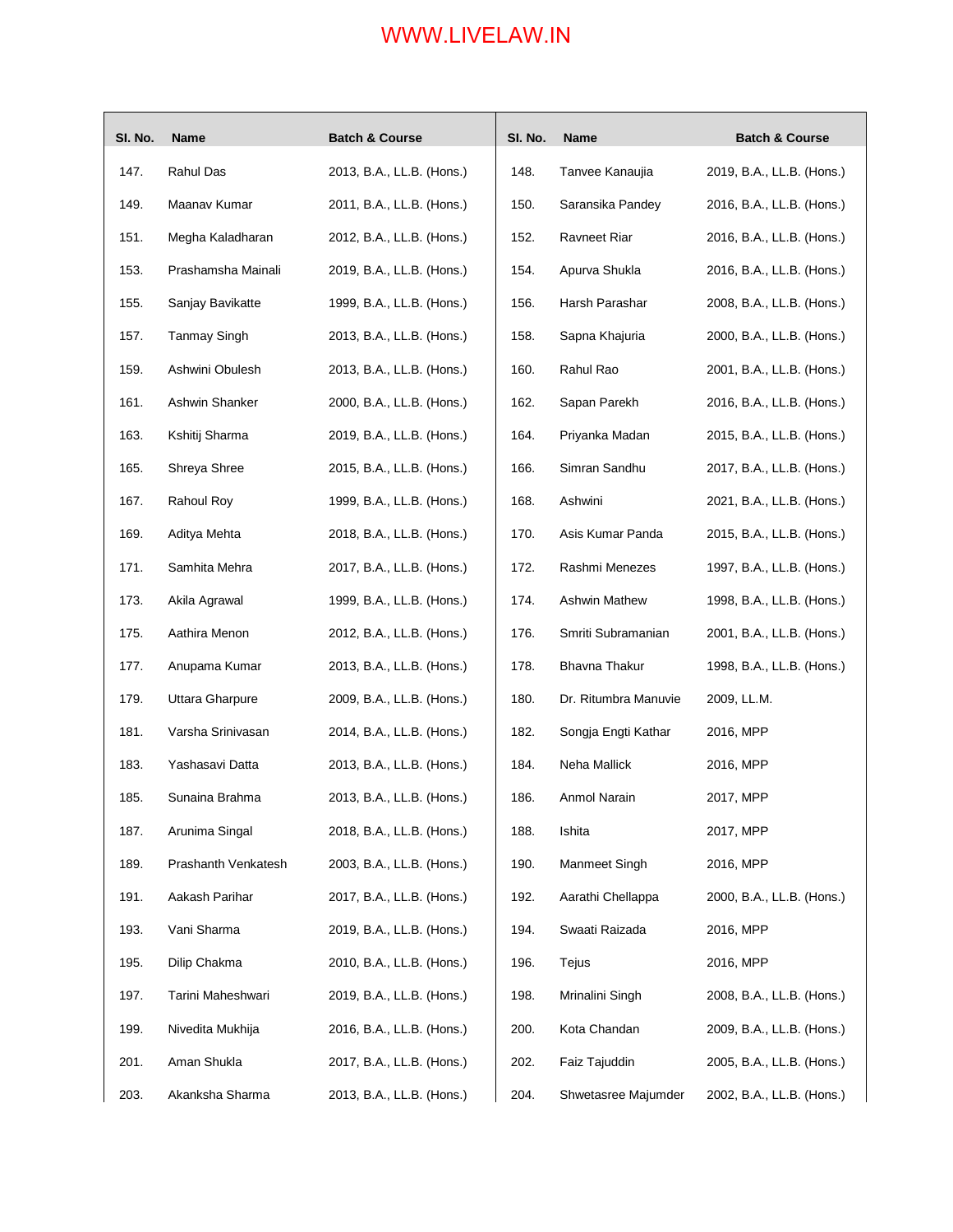| SI. No. | <b>Name</b>          | <b>Batch &amp; Course</b> | SI. No. | Name                      | <b>Batch &amp; Course</b> |
|---------|----------------------|---------------------------|---------|---------------------------|---------------------------|
| 205.    | Mathavi Senguttuvan  | 2017, B.A., LL.B. (Hons.) | 206.    | Pranav                    | 2008, B.A., LL.B. (Hons.) |
| 207.    | Meghna Rajadhyaksha  | 2008, B.A., LL.B. (Hons.) | 208.    | Pradeep Nayak             | 2003, B.A., LL.B. (Hons.) |
| 209.    | Anjana Nayar         | 2001, LL.M.               | 210.    | Balaji                    | 2003, B.A., LL.B. (Hons.) |
| 211.    | Sandeep Varma        | 2000, B.A., LL.B. (Hons.) | 212.    | Carina Singh              | 2019, B.A., LL.B. (Hons.) |
| 213.    | Shloka Rawat         | 2013, B.A., LL.B. (Hons.) | 214.    | Ashis                     | 2006, LL.M.               |
| 215.    | Priya Rao            | 2000, B.A., LL.B. (Hons.) | 216.    | Sarah Khan                | 2018, B.A., LL.B. (Hons.) |
| 217.    | Bobby Kunhu          | 1997, B.A., LL.B. (Hons.) | 218.    | Shailesh Rai              | 2003, B.A., LL.B. (Hons.) |
| 219.    | Krithika             | 2019, B.A., LL.B. (Hons.) | 220.    | Gautam Joy                | 2002, B.A., LL.B. (Hons.) |
| 221.    | Kirti Leela Ratnam   | 1999, B.A., LL.B. (Hons.) | 222.    | Vrinda Bhandari           | 2012, B.A., LL.B. (Hons.) |
| 223.    | Priya Pillai         | 2000, B.A., LL.B. (Hons.) | 224.    | John Daniel               | 2005, B.A., LL.B. (Hons.) |
| 225.    | Anjolie Singh        | 1997, B.A., LL.B. (Hons.) | 226.    | Surabhi Ranganathan       | 2005, B.A., LL.B. (Hons.) |
| 227.    | Madhurima Mukherjee  | 1997, B.A., LL.B. (Hons.) | 228.    | Rashmi Pradeep            | 2003, B.A., LL.B. (Hons.) |
| 229.    | Deepika Mogilishetty | 1997, B.A., LL.B. (Hons.) | 230.    | Priyadarshini D           | 2002, B.A., LL.B. (Hons.) |
| 231.    | Dhruv Jain           | 2017, B.A., LL.B. (Hons.) | 232.    | Radhika Kolluru           | 2001, B.A., LL.B. (Hons.) |
| 233.    | Neeraj Vyas          | 2014, B.A., LL.B. (Hons.) | 234.    | Priya Narayanan           | 2002, B.A., LL.B. (Hons.) |
| 235.    | Ruchika Chanana      | 1995, B.A., LL.B. (Hons.) | 236.    | Mukta Joshi               | 2019, B.A., LL.B. (Hons.) |
| 237.    | Shivanshu Puhan      | 2016, B.A., LLB. (Hons.)  | 238.    | Poorna Mysoor             | 1998, B.A., LL.B. (Hons.) |
| 239.    | Mathew John          | 1998, B.A., LL.B. (Hons.) | 240.    | Dharini Mathur            | 2002, B.A., LL.B. (Hons.) |
| 241.    | Shahrukh Alam        | 2000, B.A., LL.B. (Hons.) | 242.    | Nayantara<br>Ravichandran | 2016, B.A., LL.B. (Hons.) |
| 243.    | Aditya Sarkar        | 2007, B.A., LL.B. (Hons.) | 244.    | Aarathi Chaudhuri         | 1998, B.A., LL.B. (Hons.) |
| 245.    | Talha Salaria        | 2001, B.A., LL.B. (Hons.) | 246.    | Rishab Basu               | 2013, B.A., LL.B. (Hons.) |
| 247.    | Siddhartha Dave      | 1997, B.A., LL.B. (Hons.) | 248.    | Anindita Misra            | 2018, MPP                 |
| 249.    | Ankur Singla         | 2007, B.A., LL.B. (Hons.) | 250.    | Vipul Nanda               | 2010, B.A., LL.B. (Hons.) |
| 251.    | Senthil Jagadeesan   | 1997, B.A., LL.B. (Hons.) | 252.    | Samsuddha Majumder        | 2003, B.A., LL.B. (Hons.) |
| 253.    | Vatsala Sahay        | 2012, B.A., LL.B. (Hons.) | 254.    | Animesh Sharma            | 2008, B.A., LL.B. (Hons.) |
| 255.    | Jawahar Raja         | 1999, B.A., LL.B. (Hons.) | 256.    | Raag Yadava               | 2013, B.A., LL.B. (Hons.) |
| 257.    | Pranav               | 2016, B.A., LL.B. (Hons.) | 258.    | Abhinav Singh Negi        | 2016, B.A., LL.B. (Hons.) |
| 259.    | Avirup Nag           | 2005, B.A., LL.B. (Hons.) | 260.    | Shraddha Gome             | 2018, B.A., LL.B. (Hons.) |
| 261.    | Tuhina Joshi         | 2016, B.A., LL.B. (Hons.) | 262.    | Susan Mathews             | 1994, B.A., LL.B. (Hons.) |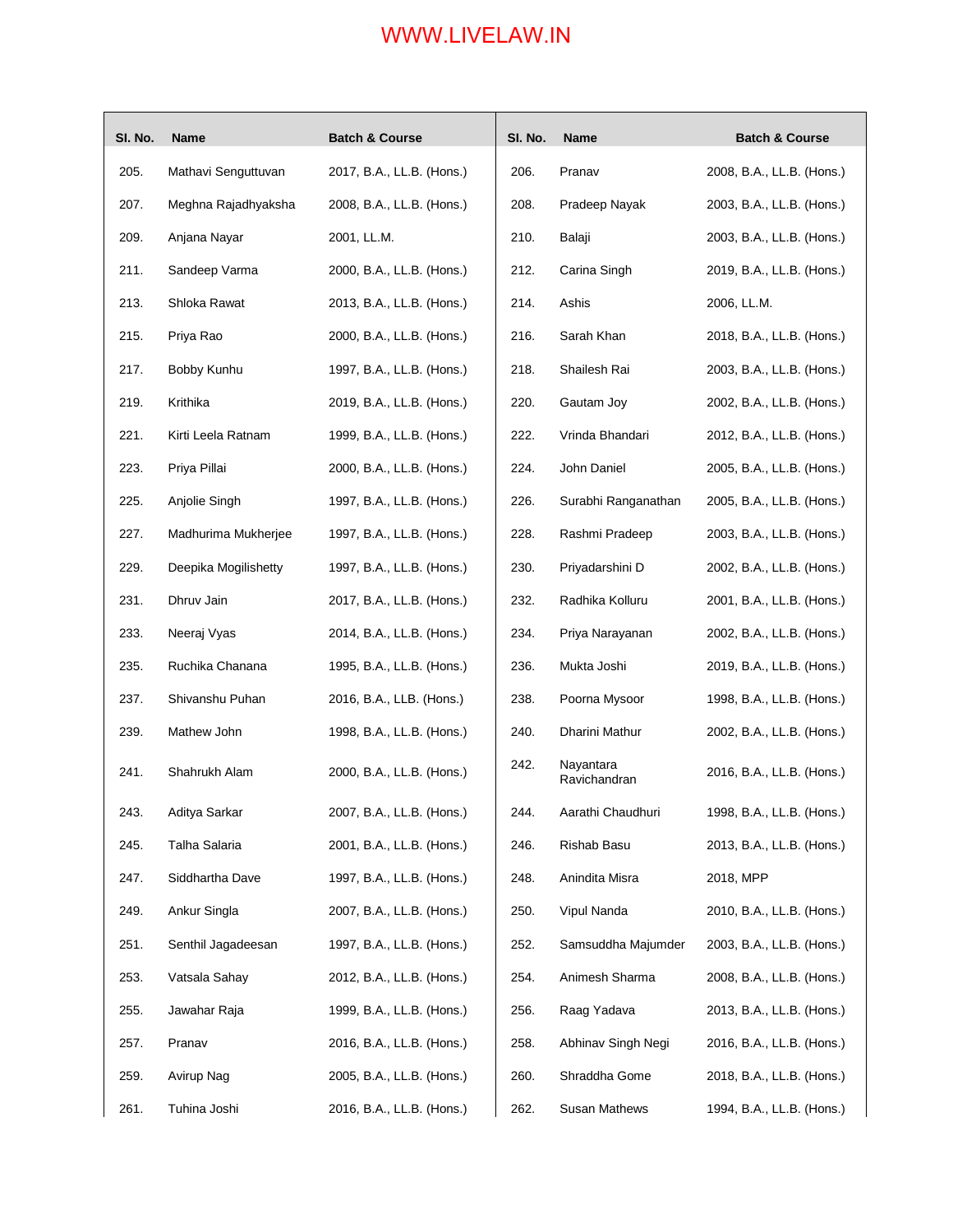| SI. No. | <b>Name</b>           | <b>Batch &amp; Course</b> | SI. No. | Name                     | <b>Batch &amp; Course</b> |
|---------|-----------------------|---------------------------|---------|--------------------------|---------------------------|
| 263.    | Dhruv Jadhav          | 2019, B.A., LL.B. (Hons.) | 264.    | Ananya Chandra           | 2009, B.A., LL.B. (Hons.) |
| 265.    | Ritika Sinha          | 2016, B.A., LL.B. (Hons.) | 266.    | Harpreet Singh Gupta     | 2018, B.A., LL.B. (Hons.) |
| 267.    | Arkaja Singh          | 2000, B.A., LL.B. (Hons.) | 268.    | Rahul Kumar              | 2010, B.A., LL.B. (Hons.) |
| 269.    | Divij                 | 2016, B.A., LL.B. (Hons.) | 270.    | Dr Mark Dsouza           | 2005, B.A., LL.B. (Hons.) |
| 271.    | Mayuri Nayyar         | 1997, B.A., LL.B. (Hons.) | 272.    | Swati Agrawal            | 2010, B.A., LL.B. (Hons.) |
| 273.    | Aditya Patel          | 2016, B.A., LL.B. (Hons.) | 274.    | Vrinda Maheshwari        | 2010, B.A., LL.B. (Hons.) |
| 275.    | Aditi Prakash Bansod  | 2018, B.A., LL.B. (Hons.) | 276.    | Nikhil Singhvi           | 2008, B.A., LL.B. (Hons.) |
| 277.    | Nirupama Krishnaswami | 1997, B.A., LL.B. (Hons.) | 278.    | Ravi Kumar               | 2002, B.A., LL.B. (Hons.) |
| 279.    | Sarayu Natarajan      | 2006, B.A., LL.B. (Hons.) | 280.    | Sarayu                   | 2019, MPP                 |
| 281.    | Suchita Saigal        | 2009, B.A., LL.B. (Hons.) | 282.    | Tanya Jain               | 2016, B.A., LL.B. (Hons.) |
| 283.    | Ipshita Bhuwania      | 2018, B.A., LL.B. (Hons.) | 284.    | <b>Bhavin Patel</b>      | 2002, B.A., LL.B. (Hons.) |
| 285.    | Aparna Chandra        | 2006, B.A., LL.B. (Hons.) | 286.    | <b>Bikram Bose</b>       | 2010, B.A., LL.B. (Hons.) |
| 287.    | Warisha Farasat       | 2004, B.A., LL.B. (Hons.) | 288.    | Dhruv singhal            | 2007, B.A., LL.B. (Hons.) |
| 289.    | Sowjhanya Shankaran   | 2012, B.A., LL.B. (Hons.) | 290.    | Aruj                     | 2013, B.A., LL.B. (Hons)  |
| 291.    | Raghav Srivastava     | 2013, B.A., LL.B. (Hons.) | 292.    | Debopriyo Mazumder       | 2017, MPP                 |
| 293.    | Satyajit Sarna        | 2008, B.A., LL.B. (Hons.) | 294.    | Mriga Kunwar Solanki     | 2007, B.A., LL.B. (Hons.) |
| 295.    | Anwesha Haldar        | 2010, B.A., LL.B. (Hons.) | 296.    | Shaili Parsheera         | 2010, B.A., LL.B. (Hons.) |
| 297.    | Deepika Kinhal        | 2012, B.A., LL.B. (Hons.) | 298.    | Isha Jain                | 2018, B.A., LL.B. (Hons.) |
| 299.    | Neha sonawane         | 2011, B.A., LL.B. (Hons.) | 300.    | Varun Mathew             | 2011, B.A., LL.B. (Hons.) |
| 301.    | Debanjana Mukherjee   | 2016, B.A., LL.B. (Hons.) | 302.    | Nimoy Kher               | 2017, B.A., LL.B. (Hons.) |
| 303.    | Nupur Raut            | 2017, B.A., LL.B. (Hons.) | 304.    | Suhas Sagar              | 2012, B.A., LL.B. (Hons.) |
| 305.    | Sarayu Pani           | 2009, B.A., LL.B. (Hons.) | 306.    | Shwetank Ginodia         | 2013, B.A., LL.B. (Hons.) |
| 307.    | Jagdeep Singh         | 2007, B.A., LL.B. (Hons.) | 308.    | Anindita Pattanayak      | 2015, B.A., LL.B. (Hons.) |
| 309.    | <b>Trisrota Dutta</b> | 2018, MPP                 | 310.    | Mriganki Nagpal          | 2015, B.A., LL.B. (Hons.) |
| 311.    | Meenu Maria Joseph    | 2016, MPP                 | 312.    | Anooshree<br>Chakravorty | 1999, B.A., LL.B. (Hons.) |
| 313.    | Arunima Kedia         | 2016, B.A., LL.B. (Hons.) | 314.    | Shilpa Mankar            | 2002, B.A., LL.B. (Hons.) |
| 315.    | Anyesha Mutra         | 2017, MPP                 | 316.    | Varun Rajiv              | 2011, B.A., LL.B. (Hons.) |
| 317.    | Aijaz Rasool          | 2011, B.A., LL.B. (Hons.) | 318.    | Apoorva Kaiwar           | 1998, B.A., LL.B. (Hons.) |
| 319.    | <b>Bhakta Patnaik</b> | 2002, B.A., LL.B. (Hons.) | 320.    | Protiti                  | 2013, B.A., LL.B. (Hons.) |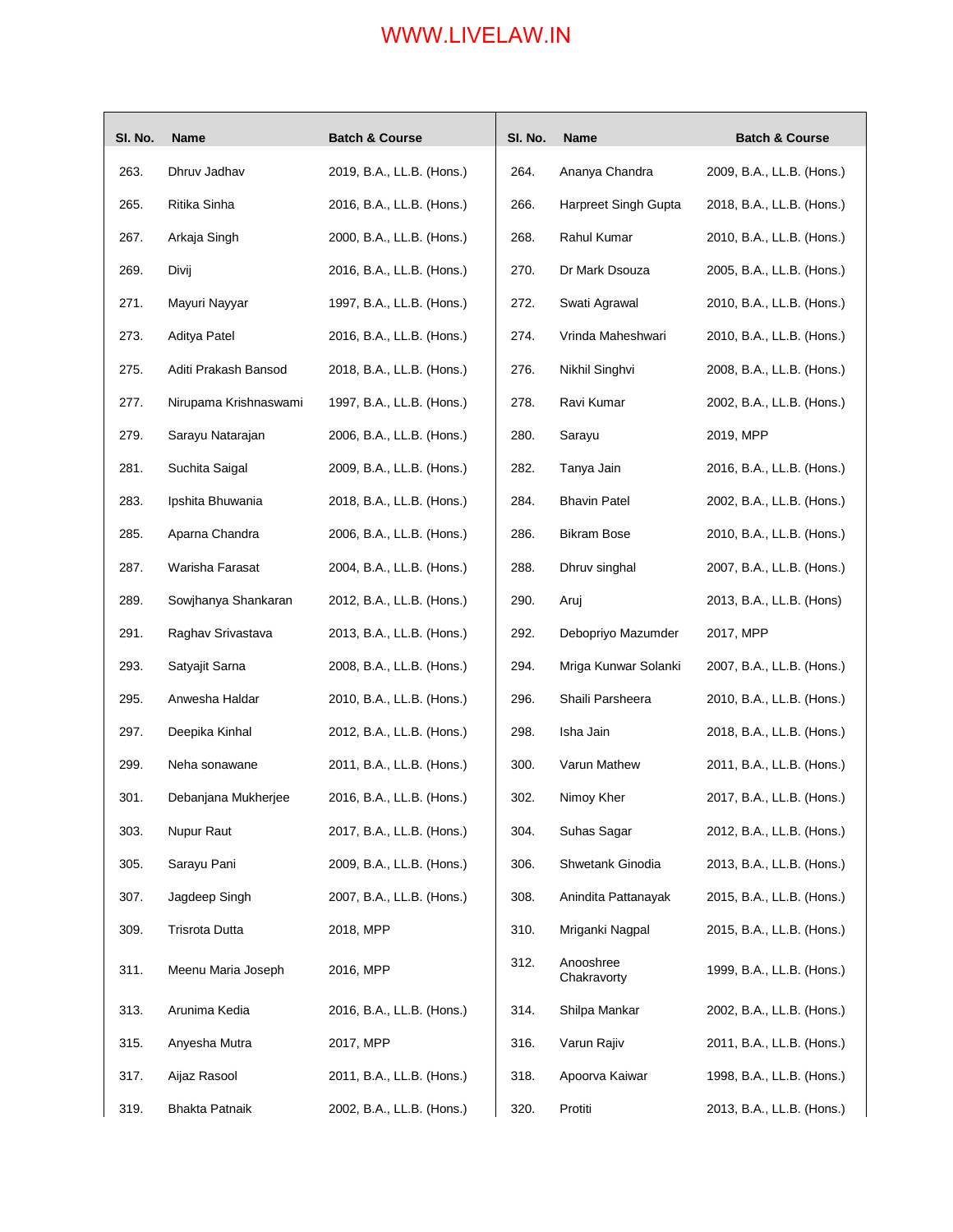| SI. No. | Name                    | <b>Batch &amp; Course</b> | SI. No. | Name                    | <b>Batch &amp; Course</b> |
|---------|-------------------------|---------------------------|---------|-------------------------|---------------------------|
| 321.    | Simran Dhir             | 2007, B.A., LL.B. (Hons.) | 322.    | Anjana Thomas           | 1997, B.A., LL.B. (Hons.) |
| 323.    | Priyadarshini Ray       | 2014, MPP                 | 324.    | Vasundhara Naik         | 1998, B.A., LL.B. (Hons.) |
| 325.    | Diya Kapur              | 2000, B.A., LL.B. (Hons.) | 326.    | Ashwita Ambast          | 2013, B.A., LL.B. (Hons.) |
| 327.    | Nahia Hussain           | 2018, MPP                 | 328.    | Janhavi V               | 2015, B.A., LL.B. (Hons.) |
| 329.    | Anjali Anchayil         | 2013, B.A., LL.B. (Hons.) | 330.    | Pranesh Prakash         | 2008, B.A., LL.B. (Hons.) |
| 331.    | Nandan Kamath           | 2000, B.A., LL.B. (Hons.) | 332.    | Anvita Dulluri          | 2017, B.A., LL.B. (Hons.) |
| 333.    | Asma Tajuddin           | 2010, B.A., LL.B. (Hons.) | 334.    | Yashna Mehta            | 2017, B.A., LL.B. (Hons.) |
| 335.    | Bibhav Pradhan          | 2011, B.A., LL.B. (Hons.) | 336.    | Janhavi Manohar         | 2013, B.A., LL.B. (Hons.) |
| 337.    | <b>Trishal Kumar</b>    | 2019, MPP                 | 338.    | Mihir Shukla            | 2013, B.A., LL.B. (Hons.) |
| 339.    | Vineet Subramani        | 1998, B.A., LL.B. (Hons.) | 340.    | Arati Venkat            | 1997, B.A., LL.B. (Hons.) |
| 341.    | Sarim Naved             | 2008, B.A., LL.B. (Hons.) | 342.    | Ramyaa V                | 2014, B.A., LL.B. (Hons.) |
| 343.    | Nikili Rochill          | 2018, B.A., LL.B. (Hons.) | 344.    | Rishabh Gupta           | 2010, B.A., LL.B. (Hons.) |
| 345.    | Shreya                  | 2016, B.A., LL.B. (Hons.) | 346.    | Kabir Arora             | 2016, MPP                 |
| 347.    | Syeda Mubeena Ismath    | 2014, MPP                 | 348.    | S. Vivek                | 2010, B.A., LL.B. (Hons.) |
| 349.    | Ajitha G S              | 1997, B.A., LL.B. (Hons.) | 350.    | Lawrence Liang          | 1998, B.A., LL.B. (Hons.) |
| 351.    | Sumona Bose             | 2005, B.A., LL.B. (Hons.) | 352.    | Darren Tony Lobo        | 2107, B.A., LL.B. (Hons.) |
| 353.    | Amati Akash             | 2019, B.A., LL.B. (Hons.) | 354.    | Aqseer sodhi            | 2012, B.A., LL.B. (Hons.) |
| 355.    | Shriya Prasad           | 2018, B.A., LL.B. (Hons.) | 356.    | Shobitha Mani           | 2002, B.A., LL.B. (Hons.) |
| 357.    | Promod Nair             | 2001, B.A., LL.B. (Hons.) | 358.    | Sidharth Chauhan        | 2008, B.A., LL.B. (Hons.) |
| 359.    | Ritika Ajitsaria        | 2018, B.A., LL.B. (Hons.) | 360.    | Ananya C<br>Anantharamu | 2015, B.A., LL.B. (Hons.) |
| 361.    | Vishwanath Pratap Singh | 2017, B.A., LL.B. (Hons.) | 362.    | Sanjana Govil           | 2012, B.A., LL.B. (Hons.) |
| 363.    | Aditi Mittal            | 2016, B.A., LL.B. (Hons.) | 364.    | Amlan Mohanty           | 2013, B.A., LL.B. (Hons.) |
| 365.    | Shreoshee Mukherjee     | 2016, MPP                 | 366.    | Geetha Hariharan        | 2013, B.A., LL.B. (Hons.) |
| 367.    | Smriti Parsheera        | 2006, B.A., LL.B. (Hons)  | 368.    | Poornima hatti          | 2003, B.A., LL.B. (Hons.) |
| 369.    | Shimal Kapoor           | 2016, B.A., LL.B. (Hons.) | 370.    | Srishti Pandey          | 2016, MPP                 |
| 371.    | Gaurav                  | 2008, B.A., LL.B. (Hons.) | 372.    | Swetha Prashant         | 2006, B.A., LL.B. (Hons.) |
| 373.    | Akanksha Singh          | 2012, B.A., LL.B. (Hons.) | 374.    | Vinay Joy               | 2005, B.A., LL.B. (Hons.) |
| 375.    | Mantasha Husain         | 2017, MPP                 | 376.    | Aishaani Srivastava     | 2018, B.A., LL.B. (Hons.) |
| 377.    | Amba Salelkar           | 2006, B.A., LL.B. (Hons.) | 378.    | Sumant Prashant         | 2006, B.A., LL.B. (Hons.) |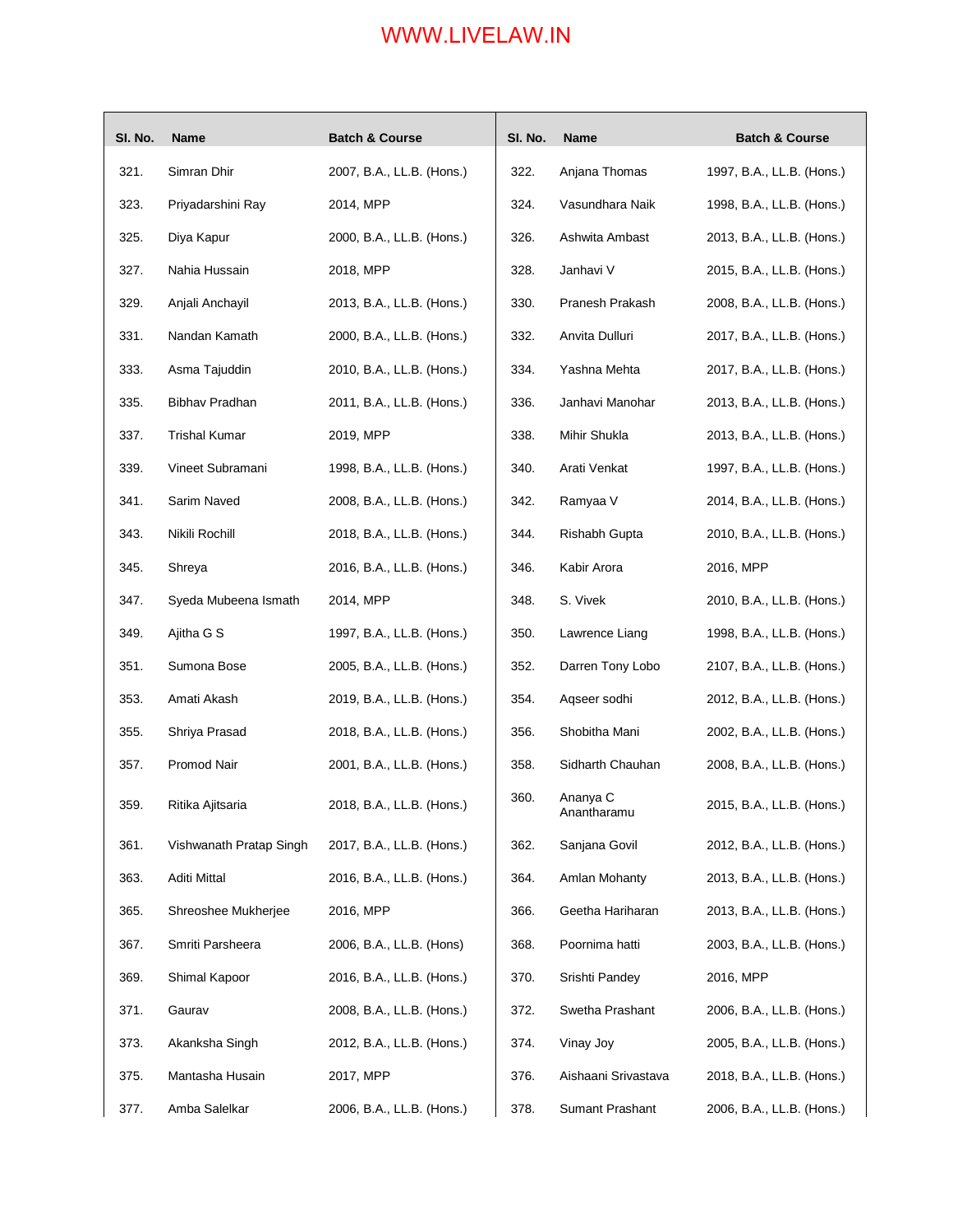| SI. No. | Name                          | <b>Batch &amp; Course</b> | SI. No. | Name                                | <b>Batch &amp; Course</b> |
|---------|-------------------------------|---------------------------|---------|-------------------------------------|---------------------------|
| 379.    | Krishna Hariani               | 2009, B.A., LL.B. (Hons.) | 380.    | Rohit De                            | 2005, B.A., LL.B. (Hons.) |
| 381.    | Sumit Jain                    | 2019, MPP                 | 382.    | Manoj Menon                         | 1996, B.A., LL.B. (Hons.) |
| 383.    | Annu Verma                    | 2017, B.A., LL.B. (Hons.) | 384.    | Lakshmi Prakash                     | 2009, B.A., LL.B. (Hons.) |
| 385.    | Indranil Choudhury            | 1994, B.A., LL.B. (Hons.) | 386.    | Aniruddha Shankar                   | 2003, B.A., LL.B. (Hons.) |
| 387.    | Ashrujeet                     | 2007, B.A., LL.B. (Hons.) | 388.    | Yamini                              | 1996, B.A., LL.B. (Hons.) |
| 389.    | <b>Ritvik Lukose</b>          | 2004, B.A., LL.B. (Hons.) | 390.    | Rujuta Kadam                        | 2013, B.A., LL.B. (Hons.) |
| 391.    | Doohan Vaz                    | 2018, MPP                 | 392.    | Robi Isaac                          | 1998, B.A., LL.B. (Hons.) |
| 393.    | Paras Tyagi                   | 2014, MPP                 | 394.    | Shishir Vayttaden                   | 2005, B.A., LL.B. (Hons.) |
| 395.    | Ishaa Srivastava              | 2017, MPP                 | 396.    | Anna Salome Dunna                   | 2016, MPP                 |
| 397.    | Vikrant Singh                 | 2019, MPP                 | 398.    | Yelamanchili Shiva<br>Santosh Kumar | 2015, B.A., LL.B. (Hons.) |
| 399.    | Katyayani Chandola            | 2009, B.A., LL.B. (Hons.) | 400.    | Sachin Malhan                       | 2002, B.A., LL.B. (Hons.) |
| 401.    | Sneha Mohanty                 | 2012, B.A., LL.B. (Hons.) | 402.    | Dibyojyoti Mainak                   | 2015, B.A., LL.B. (Hons.) |
| 403.    | Nidhi Modani                  | 2014, B.A., LL.B. (Hons.) | 404.    | Ramola Nayanpally                   | 2014, B.A., LL.B. (Hons.) |
| 405.    | Shrikant Wad                  | 2016, MPP                 | 406.    | Preetish                            | 2015, B.A., LL.B. (Hons.) |
| 407.    | Sumeet Kaur                   | 2005, B.A., LL.B. (Hons.) | 408.    | Ameya                               | 2015, B.A., LL.B. (Hons.) |
| 409.    | Chaitanya<br>Ramachandran     | 2009, B.A., LL.B. (Hons.) | 410.    | Sandhya Raju                        | 1997, B.A., LL.B. (Hons.) |
| 411.    | Akila R S                     | 2006, B.A., LL.B. (Hons.) | 412.    | Rohan Ray                           | 2013, B.A., LL.B. (Hons.) |
| 413.    | Radhika                       | 2013, B.A., LL.B. (Hons.) | 414.    | Kaushalya Misra                     | 2013, B.A., LL.B. (Hons.) |
| 415.    | Karthik Ashwin<br>Thiagarajan | 2005, B.A., LL.B. (Hons.) | 416.    | Leah                                | 2005, B.A., LL.B. (Hons.) |
| 417.    | Vayuna Gupta                  | 2018, B.A., LL.B. (Hons.) | 418.    | Samarth Singh                       | 2015, B.A., LL.B. (Hons.) |
| 419.    | Ravindra bandhakavi           | 1999, B.A., LL.B. (Hons.) | 420.    | Praggya Surana                      | 2015, B.A., LL.B. (Hons.) |
| 421.    | Akshat Agarwal                | 2017, B.A., LL.B. (Hons.) | 422.    | Sanhita Ambast                      | 2009, B.A., LL.B. (Hons.) |
| 423.    | Misha                         | 2005, B.A., LL.B. (Hons.) | 424.    | Ramya Shankar                       | 2012, B.A., LL.B. (Hons.) |
| 425.    | Akshay Ubale                  | 2017, B.A., LL.B. (Hons.) | 426.    | Vikas Mahendra                      | 2008, B.A., LL.B. (Hons.) |
| 427.    | <b>Rishab Bailey</b>          | 2007, B.A., LL.B. (Hons.) | 428.    | Mayur Suresh                        | 2004, B.A., LL.B. (Hons.) |
| 429.    | Satya S. Sahu                 | 2018, B.A., LL.B. (Hons.) | 430.    | Vinay Aravind                       | 2004, B.A., LL.B. (Hons.) |
| 431.    | <b>Uday Khare</b>             | 2006, B.A., LL.B (Hons.)  | 432.    | Vansh Gupta                         | 2015, B.A., LL.B. (Hons.) |
| 433.    | Shyel Trehan                  | 1995, B.A., LL.B. (Hons.) | 434.    | Apurva Rai                          | 2008, B.A., LL.B. (Hons.) |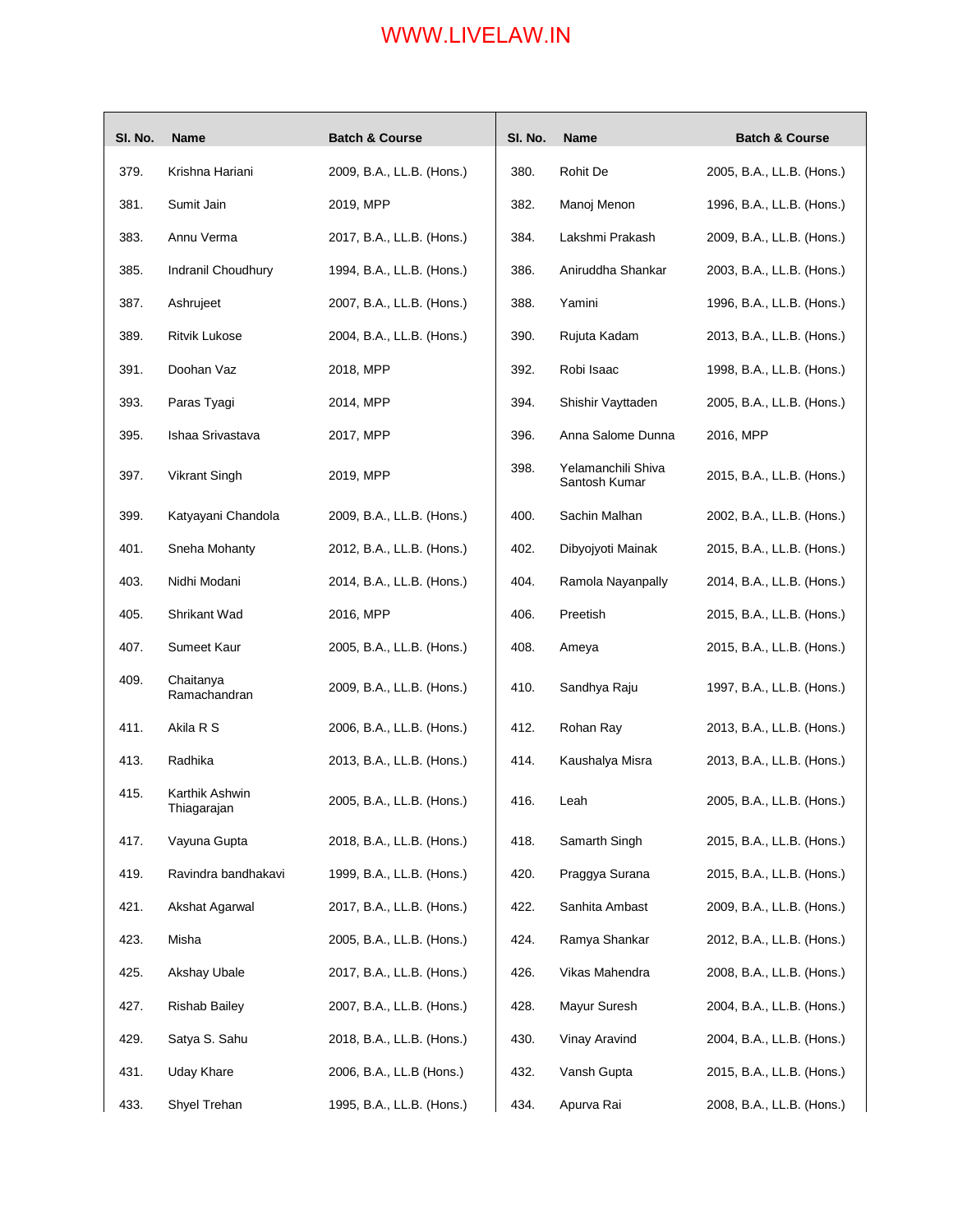| SI. No. | <b>Name</b>          | <b>Batch &amp; Course</b> | SI. No. | <b>Name</b>                | <b>Batch &amp; Course</b> |
|---------|----------------------|---------------------------|---------|----------------------------|---------------------------|
| 435.    | Kosheel Gupta        | 2019, B.A., LL.B. (Hons.) | 436.    | Prateek                    | 2017, B.A., LL.B. (Hons.) |
| 437.    | Uttara Babbar        | 2002, B.A., LL.B. (Hons.) | 438.    | Geeta Dhania               | 2004, B.A., LL.B. (Hons.) |
| 439.    | Gautam saha          | 1999, B.A., LL.B. (Hons.) | 440.    | Mohammad Nizam<br>Pasha    | 2007, B.A., LL.B. (Hons.) |
| 441.    | Sukhbeer Singh       | 2016, MPP                 | 442.    | Sameer Saran               | 2003, B.A., LL.B. (Hons.) |
| 443.    | Prashanth sabeshan   | 1997, B.A., LL.B. (Hons.) | 444.    | Mayuri Roy-Altenkirch      | 2004, B.A., LL.B. (Hons.) |
| 445.    | Zulfikir Kumar Shafi | 1999, B.A., LL.B. (Hons.) | 446.    | Siddharth Narrain          | 2002, B.A., LL.B. (Hons.) |
| 447.    | Ishita Khokhar       | 2018, B.A., LL.B. (Hons.) | 448.    | Prarthana<br>Krishnamurthy | 1995, B.A., LL.B. (Hons.) |
| 449.    | Roshan Gopalakrishna | 2008, B.A., LL.B. (Hons.) | 450.    | R.V. Anuradha              | 1995, B.A., LL.B. (Hons.) |
| 451.    | Govind Satish        | 2013, B.A., LL.B. (Hons.) | 452.    | Arpita Sen                 | 1995, B.A., LL.B. (Hons.) |
| 453.    | Rajyavardhanan       | 2009, LL.M.               | 454.    | Arun Shankar               | 2005, B.A., LL.B. (Hons.) |
| 455.    | Rohit sharma         | 2006, B.A., LL.B. (Hons.) | 456.    | Bhavya Mohan               | 2010, B.A., LL.B. (Hons.) |
| 457.    | William Vivian John  | 2000, B.A., LL.B. (Hons.) | 458.    | Surbhi Kuwelker            | 2013, B.A., LL.B. (Hons.) |
| 459.    | Raajesh L Simhunn    | 2004, B.A., LL.B. (Hons.) | 460.    | Ravitej Rao M              | 1997, B.A., LL.B. (Hons.) |
| 461.    | Parag Mohanty        | 2011, B.A., LL.B. (Hons.) | 462.    | Sandipto Dasgupta          | 2004, B.A., LL.B. (Hons.) |
| 463.    | Anusri               | 2018, B.A., LL.B. (Hons.) | 464.    | Arun Thiruvengadam         | 1995, LLB; 2001, LLM      |
| 465.    | Saiya Savooji        | 2016, B.A., LL.B. (Hons.) | 466.    | Kunal Ambasta              | 2012, B.A., LL.B. (Hons.) |
| 467.    | L Gopika Murthy      | 2016, B.A., LL.B. (Hons.) | 468.    | Asmita Basu                | 1998, B.A., LL.B. (Hons.) |
| 469.    | Sophia Gross         | 1996, B.A., LL.B. (Hons.) | 470.    | Radhika                    | 2007, B.A., LL.B. (Hons.) |
| 471.    | Ashwin Ramanathan    | 2000, B.A., LL.B. (Hons.) | 472.    | Arjun Jain                 | 1998, B.A., LL.B. (Hons.) |
| 473.    | Aditi Garg           | 2005, B.A., LL.B. (Hons.) | 474.    | Rupkamal Brahma            | 2002, B.A., LL.B. (Hons.) |
| 475.    | Anuj Bhuwania        | 2000, B.A., LL.B. (Hons.) | 476.    | Vipul Kharbanda            | 2007, B.A., LL.B. (Hons.) |
| 477.    | Vikram Hegde         | 2010, B.A., LL.B. (Hons.) | 478.    | Varghese                   | 2009, LL.M.               |
| 479.    | Preetha Dhar         | 2011, B.A., LL.B. (Hons.) | 480.    | Thomas Vettickat           | 1998, B.A., LL.B. (Hons.) |
| 481.    | Ramya Raghuram       | 2007, B.A., LL.B. (Hons.) | 482.    | Sangita John               | 2010, B.A., LL.B. (Hons.) |
| 483.    | Sundip Biswas        | 2005, B.A., LL.B. (Hons.) | 484.    | Mani Gupt                  | 2008, B.A., LL.B. (Hons.) |
| 485.    | Gaganjyot Singh      | 2017, B.A., LL.B. (Hons.) | 486.    | Janardhan Yadav G A        | 2015, B.A., LL.B. (Hons.) |
| 487.    | Saumya Maheshwari    | 2016, B.A., LL.B. (Hons.) | 488.    | Harini Viswanathan         | 2013, B.A., LL.B. (Hons.) |
| 489.    | Sonal Mattoo         | 1996, B.A., LL.B. (Hons.) | 490.    | Sushma George              | 2014, B.A., LL.B. (Hons.) |